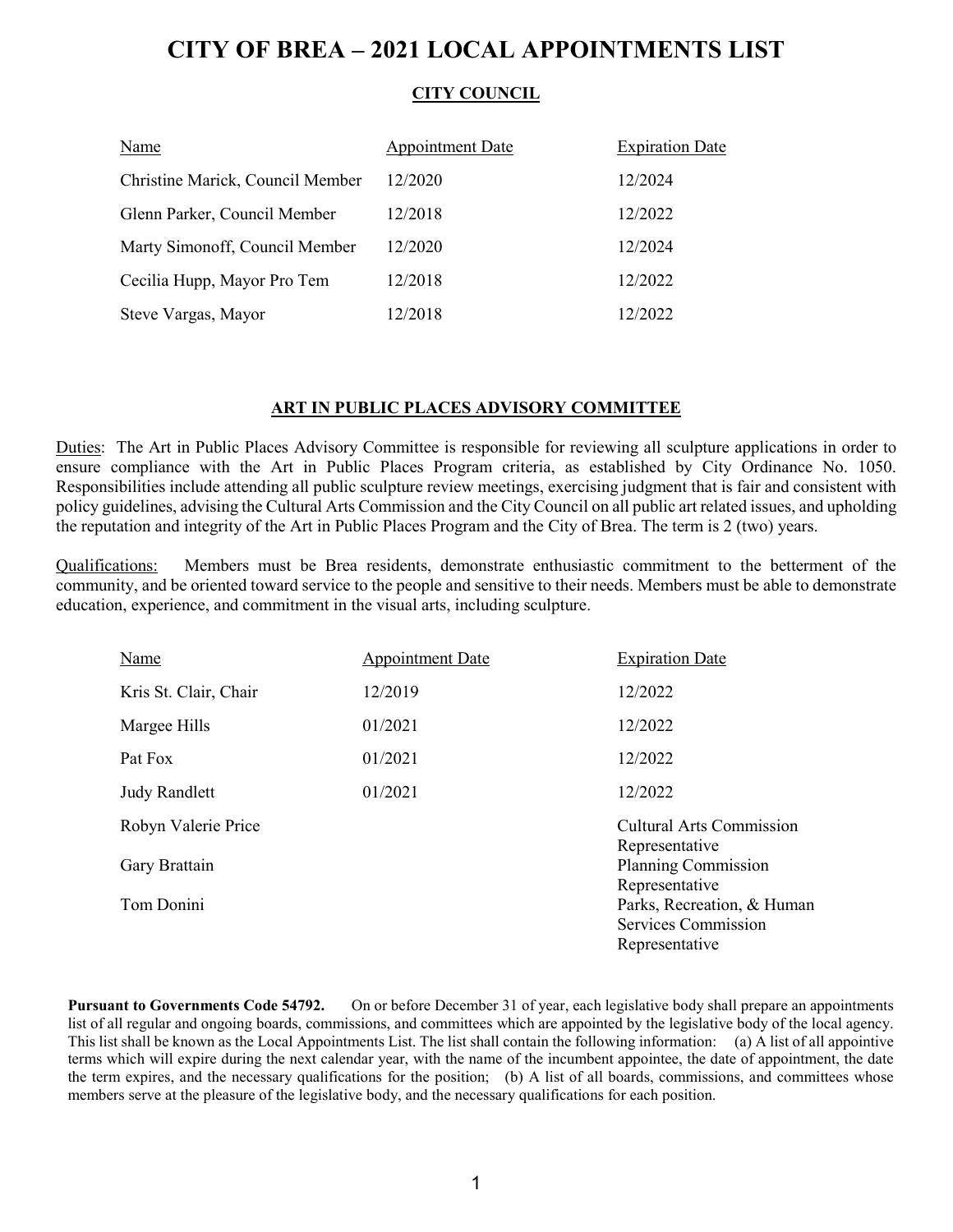## **CITY OF BREA – 2021 LOCAL APPOINTMENTS LIST (CONT'D)**

#### **CULTURAL ARTS COMMISSION**

Duties: The Cultural Arts Commission helps to identify the cultural needs and interests of the community and recommends various ways to broaden community participation in the arts. This commission is directly involved with the City of Brea Art Gallery and the Curtis Theatre, as well as other culturally-oriented events and programs. The commission is made up of five members with 4 (four) year terms.

Qualifications: Members must be Brea residents, demonstrate enthusiastic commitment to the betterment of the community, and be oriented toward service to the people and sensitive to their needs. Members must be able to demonstrate education, experience, and commitment in the visual arts, including sculpture.

| Name                      | Appointment Date | <b>Expiration Date</b> |
|---------------------------|------------------|------------------------|
| <b>Blake Perez</b>        | 02/2019          | 12/2022                |
| Robyn Valerie Price       | 02/2019          | 12/2022                |
| Sara Trujillo, Vice Chair | 01/2021          | 12/2024                |
| Benjamin Schultz, Chair   | 01/2021          | 12/2024                |
| <b>Bob Warkenton</b>      | 02/2019          | 12/2022                |

### **INVESTMENT ADVISORY COMMITTEE**

Duties: Brea safeguards public funds by prudent investing practices. Providing oversight is the Investment Advisory Committee. The committee reviews and makes recommendations on investment policy and investment strategy of the City to strengthen the internal control of the management of the City's funds.

Qualifications: Members must be Brea residents, demonstrate enthusiastic commitment to the betterment of the community, and be oriented toward service to the people and sensitive to their needs. Some knowledge and background in the areas of interest are advantageous, but not mandatory.

| <b>Name</b>             | <b>Appointment Date</b> | <b>Expiration Date</b>                                           |
|-------------------------|-------------------------|------------------------------------------------------------------|
| David Penn              | 02/2020                 | 12/2024                                                          |
| Gary Terrazas           | 02/2018                 | 12/2022                                                          |
| Ho-El Park              | 03/2018                 | 12/2022                                                          |
| <b>Christine Marick</b> |                         | Council Member                                                   |
| <b>Steven Vargas</b>    |                         | Alternate                                                        |
| Denise Eby              |                         | <b>City Treasurer</b>                                            |
| Vacant                  |                         | Admin. Services Director                                         |
| Faith Madrazo           |                         | Revenue & Budget Manager                                         |
| Alicia Brenner          |                         | Sr. Management Analyst                                           |
| Ana Conrique            |                         | Senior Accountant                                                |
| <b>Bill Dennehy</b>     |                         | <b>Chandler Asset Management</b>                                 |
| Ted Pieroski            |                         | (Consultant)<br><b>Chandler Asset Management</b><br>(Consultant) |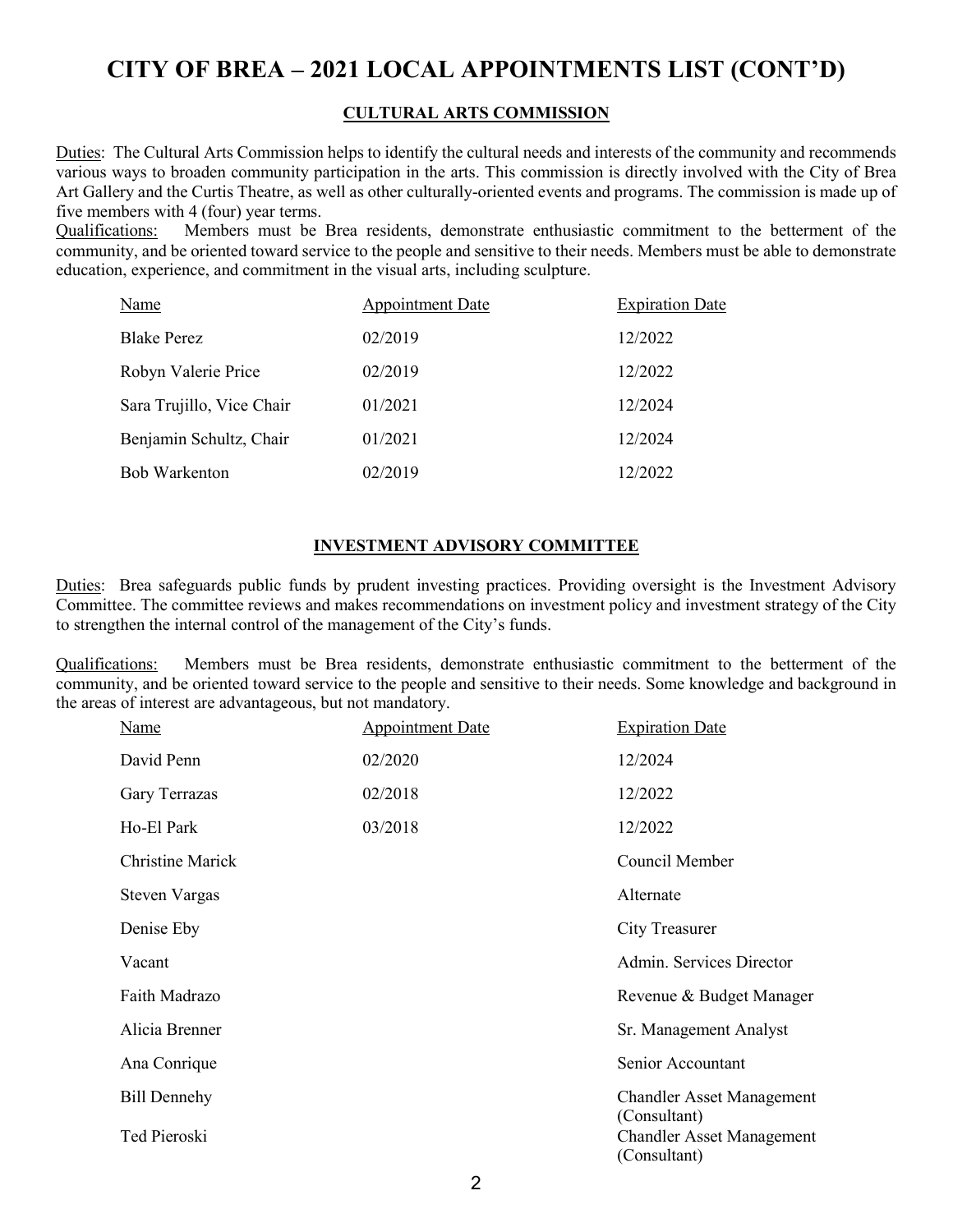# **CITY OF BREA – 2021 LOCAL APPOINTMENTS LIST (CONT'D)**

## **PARKS, RECREATION, AND HUMAN SERVICES COMMISSION**

Duties: The Parks, Recreation, and Human Services Commission assesses the recreational and social needs of the community and makes recommendations regarding such programs. The commission actively promotes the city's community services programs, oversees the use of park facilities and attends to "people services," especially senior citizens. Commission members receive comments on such programs and encourage local recreation and human services groups and organizations to work with the city to meet the needs of residents.

Qualifications: Members must be Brea residents, demonstrate enthusiastic commitment to the betterment of the community, and be oriented toward service to the people and sensitive to their needs. Some knowledge and background in the areas of interest are advantageous, but not mandatory.

| Name                    | <b>Appointment Date</b> | <b>Expiration Date</b> |
|-------------------------|-------------------------|------------------------|
| Joseph Covey, Chair     | 02/2019                 | 12/2022                |
| <b>Bill Higgins</b>     | 02/2019                 | 12/2022                |
| Tom Donini              | 02/2019                 | 12/2022                |
| Craig Livingston        | 01/2021                 | 12/2024                |
| Gill Realon, Vice Chair | 01/2021                 | 12/2024                |

## **PLANNING COMMISSION**

Duties: Established by state law, the Planning Commission's primary function is to study proposed developments that may have an impact on the community's growth and environment. This commission ensures that proposed developments will meet the City of Brea's technical, environmental, and aesthetic standards. The commission holds public hearings to review plans to ensure they comply with the city's zoning regulations and general plan for development.

Qualifications: Members must be Brea residents, demonstrate enthusiastic commitment to the betterment of the community, and be oriented toward service to the people and sensitive to their needs. Some knowledge and background in the areas of interest are advantageous, but not mandatory.

| Name                         | Appointment Date | <b>Expiration Date</b> |
|------------------------------|------------------|------------------------|
| William (Bill) Madden        | 12/2021          | 12/2022                |
| Gary Brattain, Vice Chair    | 02/2019          | 12/2022                |
| Dan Phu                      | 02/2019          | 12/2022                |
| Melanie Schlotterbeck, Chair | 01/2021          | 12/2024                |
| Amit Chandel                 | 01/2021          | 12/2024                |